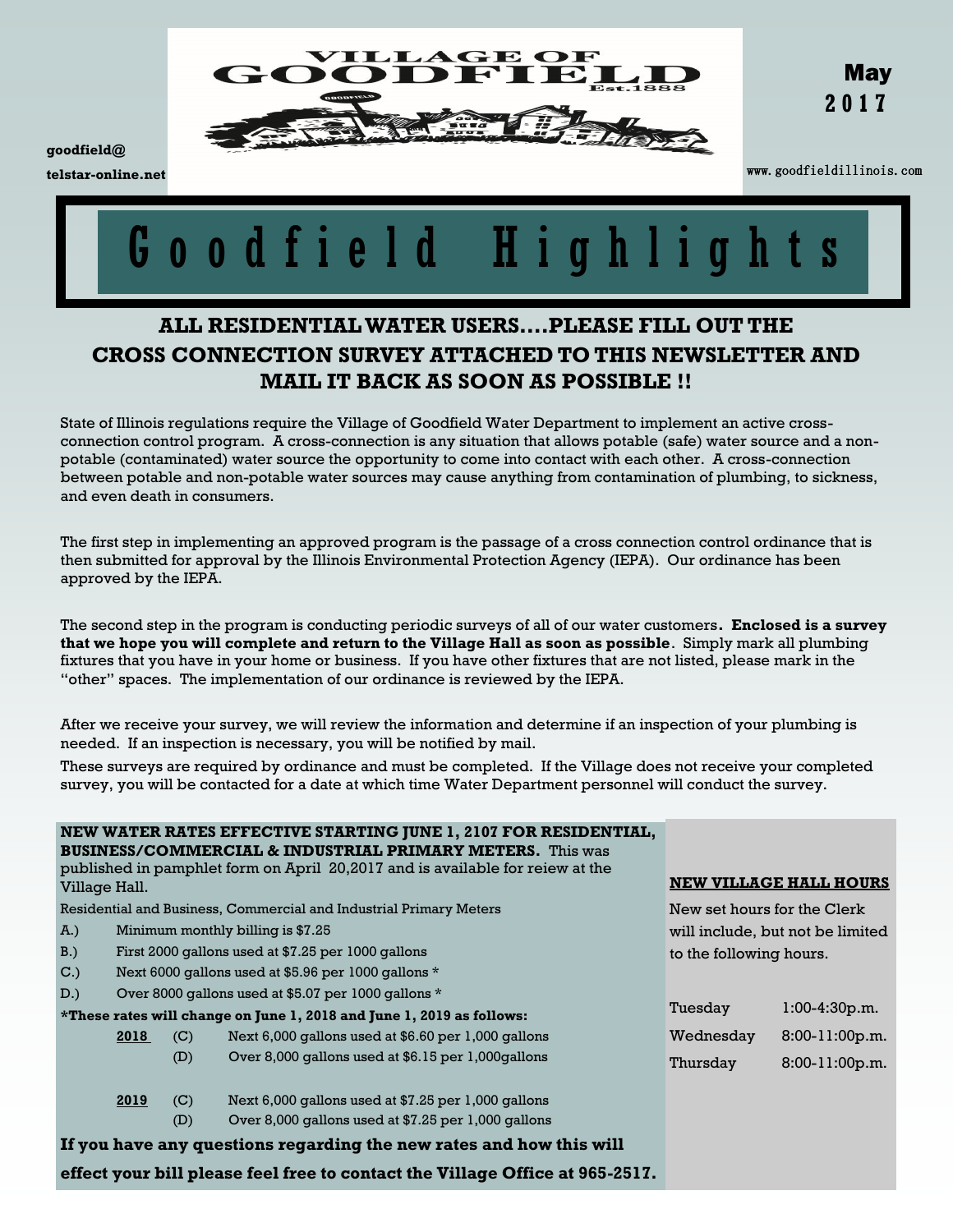# MISCELLANEOUS VILLAGE INFO



JOIN US! Wednesday Nights in June & July at Goodfield Park 6:30-8:00 for students who finished K-8<sup>th</sup> grade this May.

Sponsored by: Living Faith Fellowship Church

Registration information: lffchurch.net/rock-the-block/

For questions call Janelle @ 309.965.2017

**Goodfield Garage Sales June 3rd**

The Village of Goodfield was awarded 1st place trophy for Illinois Class 4 Wastewater Treatment Plant

of the year!

Congratulations

Sewer Operator Mike Carr &

Public Works Administrator Josh Nohl

#### **Goodfield**

**Fire Department**

**Open House & Lunch**

**Saturday, June 3rd**

**VOLUNTEERS NEEDED FOR STORM SPOTTERS!!** Contact Josh Nohl @ 323-3025



# **GOODFIELD FIRE DEPT IS LOOKING FOR VOLUNTEERS!**

Due to recent changes in job responsibilities and some volunteers moving out of our community, the Goodfield Fire Dept. has dropped to the lowest membership level in over 25 years. To learn more about becoming a volunteer please contact

Erik Johnson at 309-253-6794

#### **ZEHR COMMUNITY LIBRARY**

**SUMMER READING PROGRAM—June 5—July 14**

Summer Reading Program at Zehr Community Library June 5—July 14.

Come join the fun and "BE AN OLYMPIC READER"